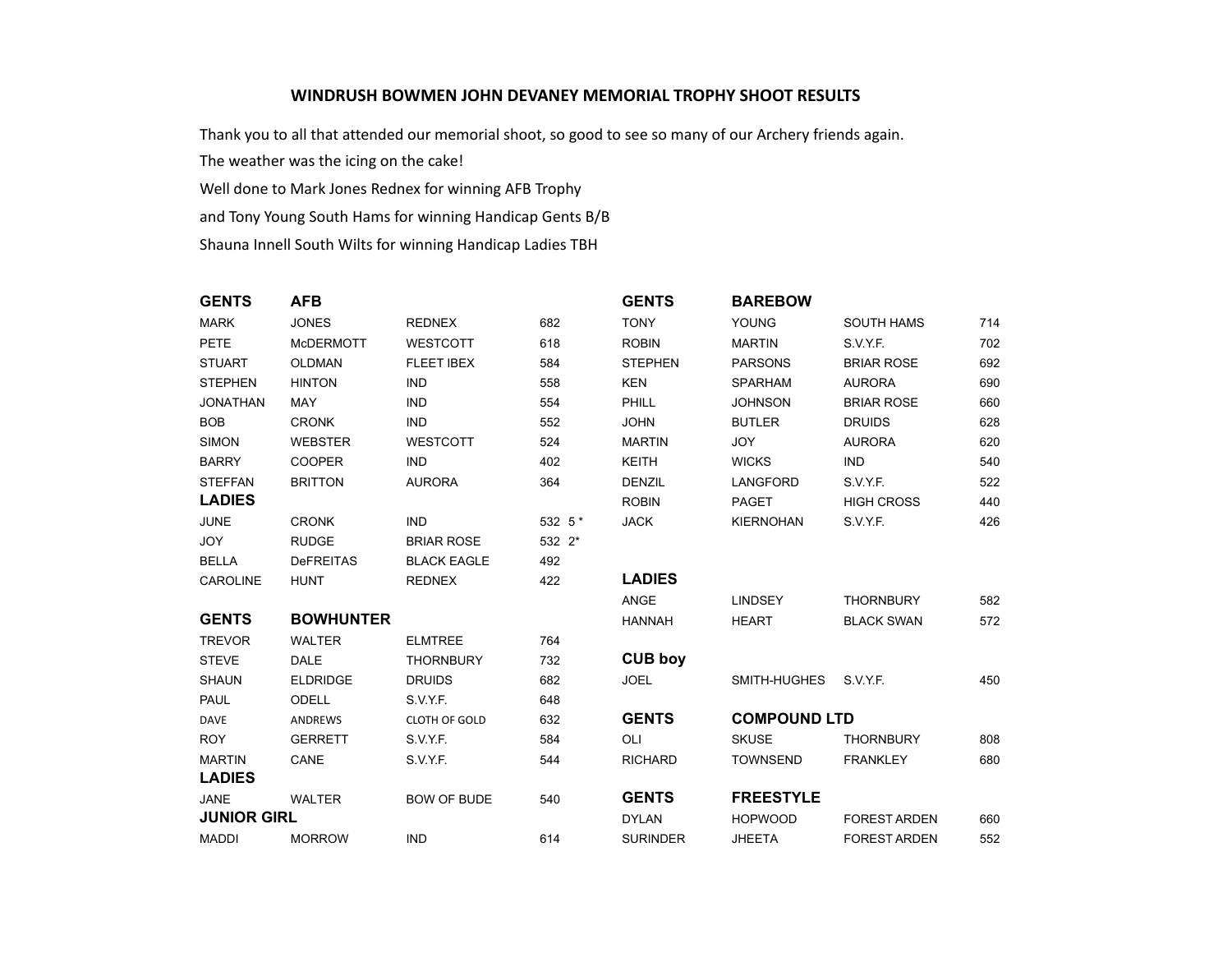| <b>GENTS</b>   | <b>COMPOUND U/L</b> |                    |     | <b>GENTS</b>  | H/T              |                      |          |
|----------------|---------------------|--------------------|-----|---------------|------------------|----------------------|----------|
| <b>TERRY</b>   | <b>DAVIES</b>       | <b>DRUIDS</b>      | 906 | <b>STEVE</b>  | <b>HEPBURN</b>   | <b>HAWK ARHCERS</b>  | 668      |
| <b>RICHARD</b> | <b>EDWARDS</b>      | <b>WORCESTER W</b> | 876 | <b>STEVE</b>  | <b>HIPGRAVE</b>  | <b>SHOUTH HAMS</b>   | 630      |
| <b>KEVIN</b>   | <b>MULLETT</b>      | <b>DRUIDS</b>      | 850 | <b>CHRIS</b>  | <b>MOON</b>      | ROBIN HOOD LB        | 594      |
| <b>STEVE</b>   | <b>HOWE</b>         | T.A.C.             | 814 | <b>MIKE</b>   | <b>LIST</b>      | S.W.A.C.             | 592      |
| <b>PUG</b>     | <b>MOLLY</b>        | S.V.Y.F.           | 802 | <b>ALAN</b>   | <b>WHITE</b>     | S.W.A.C.             | 590      |
| <b>STEVE</b>   | <b>MART</b>         | S.V.Y.F.           | 794 | <b>CHRIS</b>  | <b>ROWSTON</b>   | <b>THORNBURY</b>     | 588      |
| <b>TREVOR</b>  | <b>VANSTONE</b>     | <b>ELMTREE</b>     | 788 | <b>ALAN</b>   | <b>WALKER</b>    | <b>HIGH CROSS</b>    | 576 2 *  |
| <b>STEVE</b>   | <b>LYMATH</b>       | <b>DRUIDS</b>      | 768 | <b>TONY</b>   | <b>PARSONS</b>   | <b>BRIAR ROSE</b>    | 576 1*   |
| <b>STEVE</b>   | <b>KIERNOHAN</b>    | S.V.Y.F.           | 754 | <b>BEN</b>    | <b>FLITNEY</b>   | <b>BOW. SALCEY</b>   | 574      |
| <b>STEVE</b>   | <b>MARTIN</b>       | S.V.Y.F.           | 722 |               |                  |                      |          |
| <b>MIKE</b>    | <b>DAVIDSON</b>     | <b>FLEET IBEX</b>  | 722 |               |                  |                      |          |
| <b>ALAN</b>    | <b>SHAW</b>         | <b>INDEPENDANT</b> | 698 |               |                  |                      |          |
| <b>DARREN</b>  | WILKINS             | S.V.Y.F.           | 672 |               |                  |                      |          |
|                |                     |                    |     | <b>LADIES</b> |                  |                      |          |
| <b>LADIES</b>  |                     |                    |     | <b>ANNE</b>   | <b>MOON</b>      | ROBIN HOOD LB        | 438      |
| SOO            | <b>DAVIDSON</b>     | <b>FLEET IBEX</b>  | 700 | <b>SUE</b>    | <b>KELLY</b>     | S.W.A.C.             | 454      |
| <b>HAZEL</b>   | <b>HOWE</b>         | T.A.C.             | 662 |               |                  |                      |          |
|                |                     |                    |     | <b>GENTS</b>  | <b>TBH</b>       |                      |          |
|                |                     |                    |     | <b>DUNCAN</b> | <b>WOOLASTON</b> | <b>WYE VALLEY AR</b> | 674      |
|                |                     |                    |     | <b>ROB</b>    | <b>POINTON</b>   | <b>FLEET IBEX</b>    | 638      |
| <b>GENTS</b>   | L/B                 |                    |     | <b>GARETH</b> | <b>PEARSON</b>   | <b>NOAK HILL</b>     | 622      |
| <b>ROB</b>     | <b>MARSHALL</b>     | <b>BOW. SALCEY</b> | 626 | <b>IAN</b>    | <b>BALL</b>      | <b>WESCOTT</b>       | 600      |
| <b>MARTIN</b>  | <b>ARGENT</b>       | CO OF SIXTY        | 624 | <b>CHRIS</b>  | <b>PERKS</b>     | <b>SOUTH WILTS</b>   | 596      |
| MICHAEL        | <b>STRONG</b>       | <b>HARLEQUIN</b>   | 620 | <b>JOHN</b>   | <b>NICHOLLS</b>  | SOUTH WILTS          | 590      |
| <b>PATRICK</b> | <b>HUTCHINSON</b>   | N SOMERSET F.A     | 568 | <b>HUGH</b>   | <b>BRAND</b>     | <b>HARLEQUIN</b>     | 556      |
| <b>CLIFF</b>   | <b>DAVIS</b>        | <b>KNTA</b>        | 564 | <b>MIKE</b>   | <b>CULLEN</b>    | <b>BLACK EAGLE</b>   | 470      |
| <b>COLIN</b>   | HANSON-NEW          | <b>HARLEQUIN</b>   | 552 |               |                  |                      |          |
| <b>MARK</b>    | <b>TARBUCK</b>      | D W LONGBOW        | 504 |               |                  |                      |          |
| <b>SCOTT</b>   | <b>DINGLEY</b>      | N SOMERSET F.A     | 482 | <b>LADIES</b> |                  |                      |          |
| PHILL          | <b>STRATON</b>      | CO OF SIXTY        | 480 | SHAUNA        | <b>INNELL</b>    | SOUTH WILTS          | 592 $4*$ |
| <b>JOHN</b>    | <b>FIDOE</b>        | S.V.Y.F.           | 452 | <b>MARY</b>   | <b>HARGEST</b>   | S.V.Y.F.             | 592 1*   |
| <b>JOHN</b>    | <b>HELLENS</b>      | <b>WORCESTER W</b> | 432 | <b>JACQUI</b> | <b>JOHNSON</b>   | <b>BRIAR ROSE</b>    | 516      |
| <b>JOHN</b>    | <b>CROFT</b>        | CO OF SIXTY        | 364 | <b>KAREN</b>  | <b>WATKINS</b>   | <b>FRANKLEY</b>      | 500      |
|                |                     |                    |     | LIZ           | <b>PERKS</b>     | <b>SOUTH WILTS</b>   | 474      |
| <b>LADIES</b>  |                     |                    |     | <b>BEV</b>    | <b>BROWN</b>     | <b>THORNBURY</b>     | 408      |
| AMY            | <b>WILLIAMS</b>     | C OF SIXTY         | 390 |               |                  |                      |          |
| WENDY          | YOUNG               | D W LONGBOW        | 350 |               |                  |                      |          |

| NTS | H/T             |                     |          |
|-----|-----------------|---------------------|----------|
| :VE | <b>HEPBURN</b>  | <b>HAWK ARHCERS</b> | 668      |
| :VE | <b>HIPGRAVE</b> | <b>SHOUTH HAMS</b>  | 630      |
| રાડ | <b>MOON</b>     | ROBIN HOOD LB       | 594      |
| E   | LIST            | S.W.A.C.            | 592      |
| N   | <b>WHITE</b>    | S.W.A.C.            | 590      |
| રાડ | <b>ROWSTON</b>  | <b>THORNBURY</b>    | 588      |
| N   | <b>WALKER</b>   | <b>HIGH CROSS</b>   | 576 $2*$ |
| ۷Y  | <b>PARSONS</b>  | <b>BRIAR ROSE</b>   | 576 1*   |
| 1   | <b>FLITNEY</b>  | <b>BOW. SALCEY</b>  | 574      |

| DARREN        | <b>WILKINS</b>  | S.V.Y.F.          | 0/2 |               |                  |                      |     |
|---------------|-----------------|-------------------|-----|---------------|------------------|----------------------|-----|
|               |                 |                   |     | <b>LADIES</b> |                  |                      |     |
| <b>LADIES</b> |                 |                   |     | <b>ANNE</b>   | <b>MOON</b>      | ROBIN HOOD LB        | 438 |
| SOO           | <b>DAVIDSON</b> | <b>FLEET IBEX</b> | 700 | <b>SUE</b>    | <b>KELLY</b>     | S.W.A.C.             | 454 |
| HAZEL         | <b>HOWE</b>     | T.A.C.            | 662 |               |                  |                      |     |
|               |                 |                   |     | <b>GENTS</b>  | твн              |                      |     |
|               |                 |                   |     | <b>DUNCAN</b> | <b>WOOLASTON</b> | <b>WYE VALLEY AR</b> | 674 |
|               |                 |                   |     |               |                  |                      |     |

| ROB          | <b>POINTON</b>  | <b>FLEET IBEX</b>  | 638 |
|--------------|-----------------|--------------------|-----|
| GARETH       | <b>PEARSON</b>  | <b>NOAK HILL</b>   | 622 |
| IAN          | BALL            | <b>WESCOTT</b>     | 600 |
| <b>CHRIS</b> | <b>PERKS</b>    | <b>SOUTH WILTS</b> | 596 |
| JOHN         | <b>NICHOLLS</b> | <b>SOUTH WILTS</b> | 590 |
| HUGH         | <b>BRAND</b>    | <b>HARLEQUIN</b>   | 556 |
| MIKE         | CULLEN          | <b>BLACK EAGLE</b> | 470 |

## LADIES

| SHAUNA | INNELL         | <b>SOUTH WILTS</b> | 592 $4*$   |  |
|--------|----------------|--------------------|------------|--|
| MARY   | <b>HARGEST</b> | S.V.Y.F.           | $592 \t1*$ |  |
| JACQUI | <b>JOHNSON</b> | <b>BRIAR ROSE</b>  | 516        |  |
| KAREN  | <b>WATKINS</b> | <b>FRANKLEY</b>    | 500        |  |
| LIZ    | <b>PERKS</b>   | <b>SOUTH WILTS</b> | 474        |  |
| BEV    | <b>BROWN</b>   | <b>THORNBURY</b>   | 408        |  |